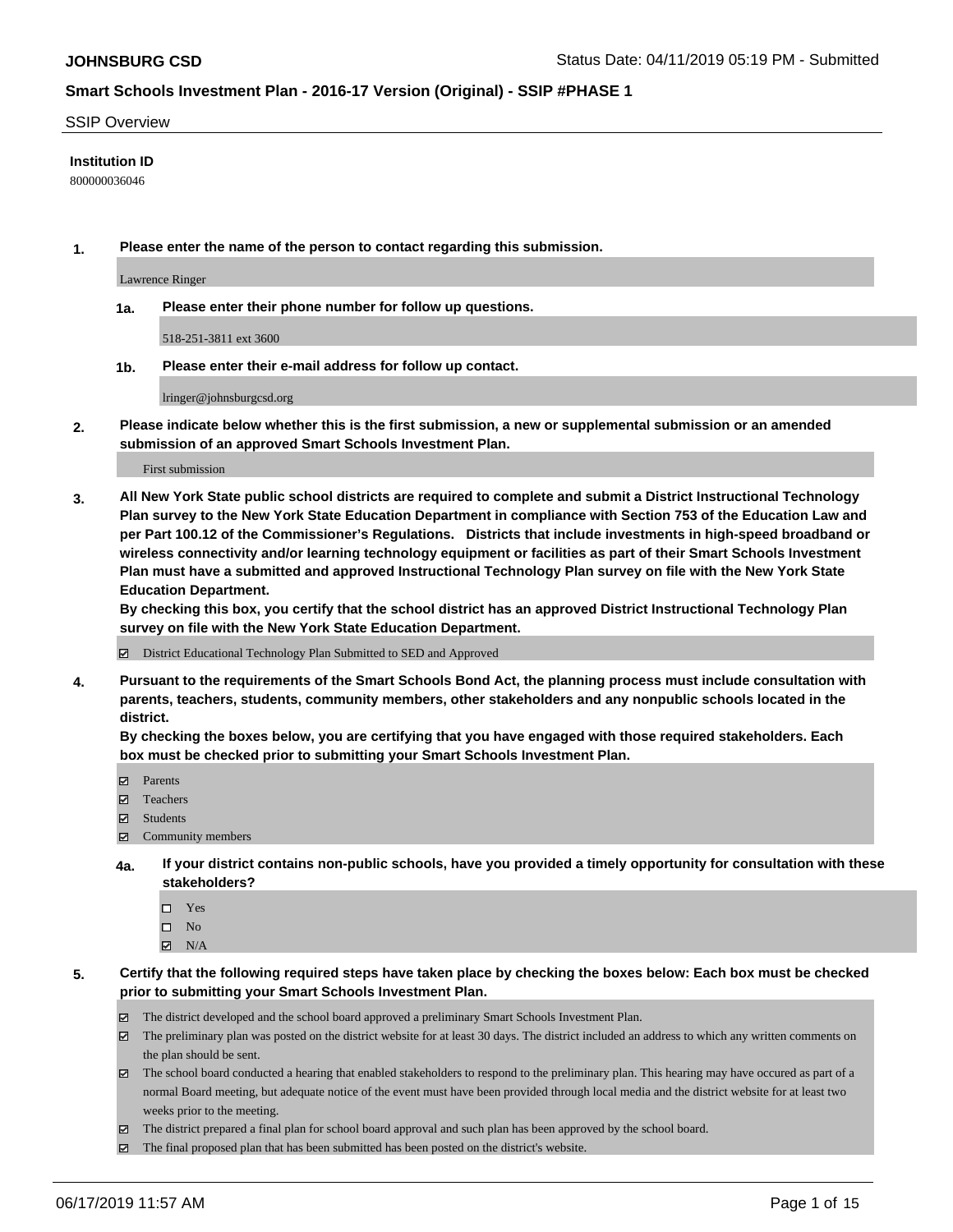SSIP Overview

**5a. Please upload the proposed Smart Schools Investment Plan (SSIP) that was posted on the district's website, along with any supporting materials. Note that this should be different than your recently submitted Educational Technology Survey. The Final SSIP, as approved by the School Board, should also be posted on the website and remain there during the course of the projects contained therein.**

Smart School Investment Plan 1 update.pdf

**5b. Enter the webpage address where the final Smart Schools Investment Plan is posted. The Plan should remain posted for the life of the included projects.**

http://www.johnsburgcsd.org/UserFiles/Servers/Server\_2914270/File/SMART%20SCHOOLS%20INVESTMENT%20PLAN%20PHASE%201.pdf

**6. Please enter an estimate of the total number of students and staff that will benefit from this Smart Schools Investment Plan based on the cumulative projects submitted to date.**

420

**7. An LEA/School District may partner with one or more other LEA/School Districts to form a consortium to pool Smart Schools Bond Act funds for a project that meets all other Smart School Bond Act requirements. Each school district participating in the consortium will need to file an approved Smart Schools Investment Plan for the project and submit a signed Memorandum of Understanding that sets forth the details of the consortium including the roles of each respective district.**

 $\Box$  The district plans to participate in a consortium to partner with other school district(s) to implement a Smart Schools project.

### **8. Please enter the name and 6-digit SED Code for each LEA/School District participating in the Consortium.**

| <b>Partner LEA/District</b> | <b>ISED BEDS Code</b> |
|-----------------------------|-----------------------|
| (No Response)               | (No Response)         |

#### **9. Please upload a signed Memorandum of Understanding with all of the participating Consortium partners.**

(No Response)

**10. Your district's Smart Schools Bond Act Allocation is:**

\$316,027

**11. Enter the budget sub-allocations by category that you are submitting for approval at this time. If you are not budgeting SSBA funds for a category, please enter 0 (zero.) If the value entered is \$0, you will not be required to complete that survey question.**

|                                       | Sub-<br>Allocations |
|---------------------------------------|---------------------|
| School Connectivity                   | $\overline{0}$      |
| Connectivity Projects for Communities | $\Omega$            |
| <b>Classroom Technology</b>           | 90,750              |
| Pre-Kindergarten Classrooms           | $\overline{0}$      |
| Replace Transportable Classrooms      |                     |
| High-Tech Security Features           | $\overline{0}$      |
| Totals:                               | 90,750              |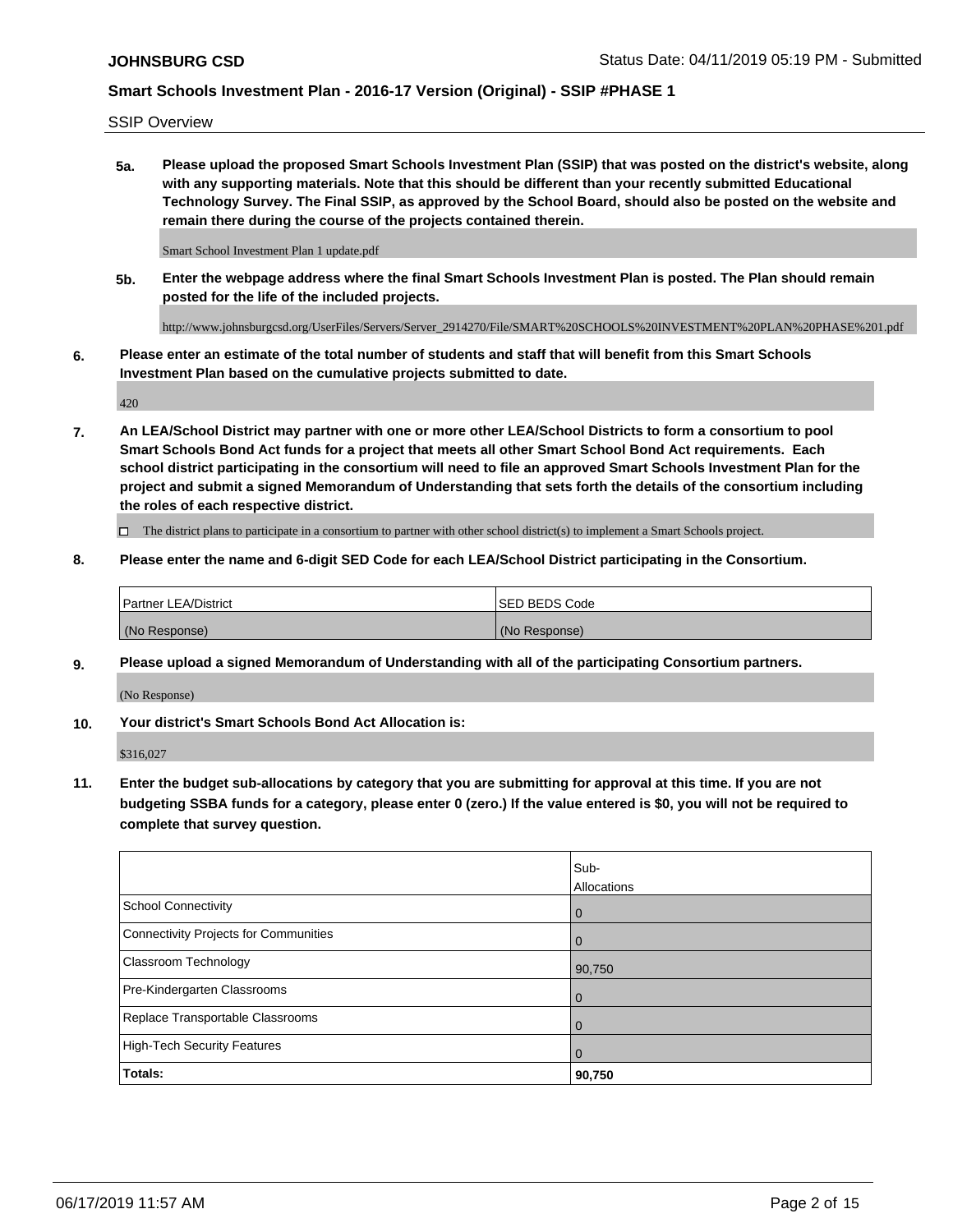School Connectivity

- **1. In order for students and faculty to receive the maximum benefit from the technology made available under the Smart Schools Bond Act, their school buildings must possess sufficient connectivity infrastructure to ensure that devices can be used during the school day. Smart Schools Investment Plans must demonstrate that:**
	- **• sufficient infrastructure that meets the Federal Communications Commission's 100 Mbps per 1,000 students standard currently exists in the buildings where new devices will be deployed, or**
	- **• is a planned use of a portion of Smart Schools Bond Act funds, or**
	- **• is under development through another funding source.**

**Smart Schools Bond Act funds used for technology infrastructure or classroom technology investments must increase the number of school buildings that meet or exceed the minimum speed standard of 100 Mbps per 1,000 students and staff within 12 months. This standard may be met on either a contracted 24/7 firm service or a "burstable" capability. If the standard is met under the burstable criteria, it must be:**

**1. Specifically codified in a service contract with a provider, and**

**2. Guaranteed to be available to all students and devices as needed, particularly during periods of high demand, such as computer-based testing (CBT) periods.**

**Please describe how your district already meets or is planning to meet this standard within 12 months of plan submission.**

(No Response)

**1a. If a district believes that it will be impossible to meet this standard within 12 months, it may apply for a waiver of this requirement, as described on the Smart Schools website. The waiver must be filed and approved by SED prior to submitting this survey.**

 $\Box$  By checking this box, you are certifying that the school district has an approved waiver of this requirement on file with the New York State Education Department.

**2. Connectivity Speed Calculator (Required)**

|                         | l Number of<br><b>Students</b> | Multiply by<br>100 Kbps | Divide by 1000 Current Speed<br>to Convert to<br>Required<br>Speed in Mb | lin Mb           | Expected<br>Speed to be<br>Attained Within   Required<br>12 Months | <b>Expected Date</b><br><b>When</b><br>Speed Will be<br><b>Met</b> |
|-------------------------|--------------------------------|-------------------------|--------------------------------------------------------------------------|------------------|--------------------------------------------------------------------|--------------------------------------------------------------------|
| <b>Calculated Speed</b> | (No<br>Response)               | (No Response)           | (No<br>Response)                                                         | (No<br>Response) | (No<br>Response)                                                   | (No<br>Response)                                                   |

**3. Describe how you intend to use Smart Schools Bond Act funds for high-speed broadband and/or wireless connectivity projects in school buildings.**

(No Response)

**4. Describe the linkage between the district's District Instructional Technology Plan and the proposed projects. (There should be a link between your response to this question and your response to Question 1 in Part E. Curriculum and Instruction "What are the district's plans to use digital connectivity and technology to improve teaching and learning?)**

(No Response)

**5. If the district wishes to have students and staff access the Internet from wireless devices within the school building, or in close proximity to it, it must first ensure that it has a robust Wi-Fi network in place that has sufficient bandwidth to meet user demand.**

**Please describe how you have quantified this demand and how you plan to meet this demand.**

(No Response)

**6. As indicated on Page 5 of the guidance, the Office of Facilities Planning will have to conduct a preliminary review**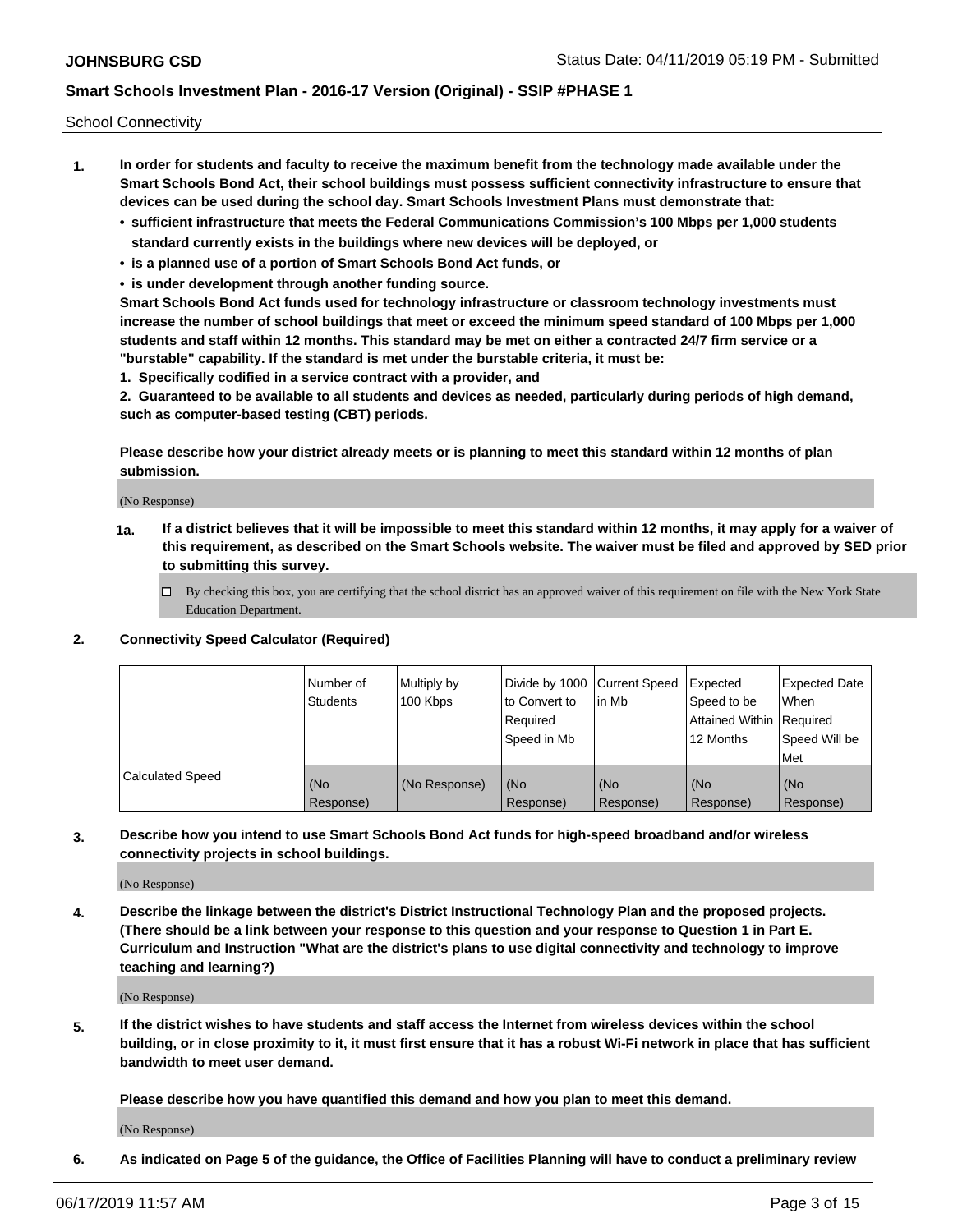School Connectivity

**of all capital projects, including connectivity projects.**

**Please indicate on a separate row each project number given to you by the Office of Facilities Planning.**

| Project Number |  |
|----------------|--|
|                |  |
|                |  |
| (No Response)  |  |
|                |  |

**7. Certain high-tech security and connectivity infrastructure projects may be eligible for an expedited review process as determined by the Office of Facilities Planning.**

**Was your project deemed eligible for streamlined review?**

(No Response)

**8. Include the name and license number of the architect or engineer of record.**

| Name          | License Number |
|---------------|----------------|
| (No Response) | (No Response)  |

**9. If you are submitting an allocation for School Connectivity complete this table. Note that the calculated Total at the bottom of the table must equal the Total allocation for this category that you entered in the SSIP Overview overall budget.** 

|                                            | Sub-              |
|--------------------------------------------|-------------------|
|                                            | <b>Allocation</b> |
| Network/Access Costs                       | (No Response)     |
| <b>Outside Plant Costs</b>                 | (No Response)     |
| School Internal Connections and Components | (No Response)     |
| <b>Professional Services</b>               | (No Response)     |
| Testing                                    | (No Response)     |
| <b>Other Upfront Costs</b>                 | (No Response)     |
| <b>Other Costs</b>                         | (No Response)     |
| Totals:                                    | 0                 |

**10. Please detail the type, quantity, per unit cost and total cost of the eligible items under each sub-category. This is especially important for any expenditures listed under the "Other" category. All expenditures must be eligible for tax-exempt financing to be reimbursed through the SSBA. Sufficient detail must be provided so that we can verify this is the case. If you have any questions, please contact us directly through smartschools@nysed.gov. NOTE: Wireless Access Points should be included in this category, not under Classroom Educational Technology, except those that will be loaned/purchased for nonpublic schools.**

| Select the allowable expenditure | Item to be purchased | Quantity      | Cost per Item | <b>Total Cost</b> |
|----------------------------------|----------------------|---------------|---------------|-------------------|
| type.                            |                      |               |               |                   |
| Repeat to add another item under |                      |               |               |                   |
| each type.                       |                      |               |               |                   |
| (No Response)                    | (No Response)        | (No Response) | (No Response) | (No Response)     |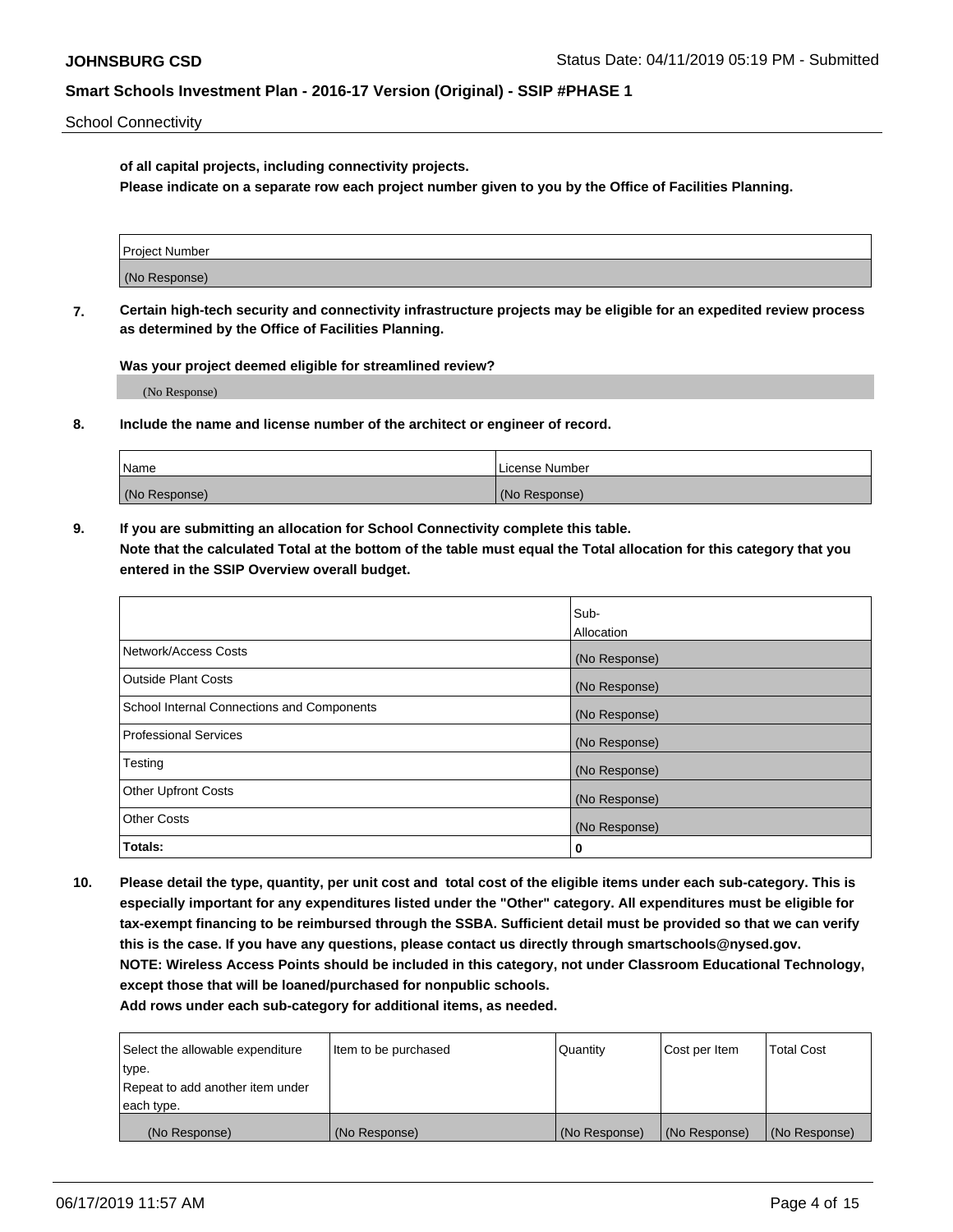Community Connectivity (Broadband and Wireless)

**1. Describe how you intend to use Smart Schools Bond Act funds for high-speed broadband and/or wireless connectivity projects in the community.**

(No Response)

**2. Please describe how the proposed project(s) will promote student achievement and increase student and/or staff access to the Internet in a manner that enhances student learning and/or instruction outside of the school day and/or school building.**

(No Response)

**3. Community connectivity projects must comply with all the necessary local building codes and regulations (building and related permits are not required prior to plan submission).**

 $\Box$  I certify that we will comply with all the necessary local building codes and regulations.

**4. Please describe the physical location of the proposed investment.**

(No Response)

**5. Please provide the initial list of partners participating in the Community Connectivity Broadband Project, along with their Federal Tax Identification (Employer Identification) number.**

| <b>Project Partners</b> | Federal ID#   |
|-------------------------|---------------|
| (No Response)           | (No Response) |

**6. If you are submitting an allocation for Community Connectivity, complete this table.**

**Note that the calculated Total at the bottom of the table must equal the Total allocation for this category that you entered in the SSIP Overview overall budget.**

|                             | Sub-Allocation |
|-----------------------------|----------------|
| Network/Access Costs        | (No Response)  |
| <b>Outside Plant Costs</b>  | (No Response)  |
| <b>Tower Costs</b>          | (No Response)  |
| Customer Premises Equipment | (No Response)  |
| Professional Services       | (No Response)  |
| Testing                     | (No Response)  |
| <b>Other Upfront Costs</b>  | (No Response)  |
| <b>Other Costs</b>          | (No Response)  |
| Totals:                     | 0              |

**7. Please detail the type, quantity, per unit cost and total cost of the eligible items under each sub-category. This is especially important for any expenditures listed under the "Other" category. All expenditures must be capital-bond eligible to be reimbursed through the SSBA. If you have any questions, please contact us directly through smartschools@nysed.gov.**

| Select the allowable expenditure | Item to be purchased | Quantity      | Cost per Item | <b>Total Cost</b> |
|----------------------------------|----------------------|---------------|---------------|-------------------|
| type.                            |                      |               |               |                   |
| Repeat to add another item under |                      |               |               |                   |
| each type.                       |                      |               |               |                   |
| (No Response)                    | (No Response)        | (No Response) | (No Response) | (No Response)     |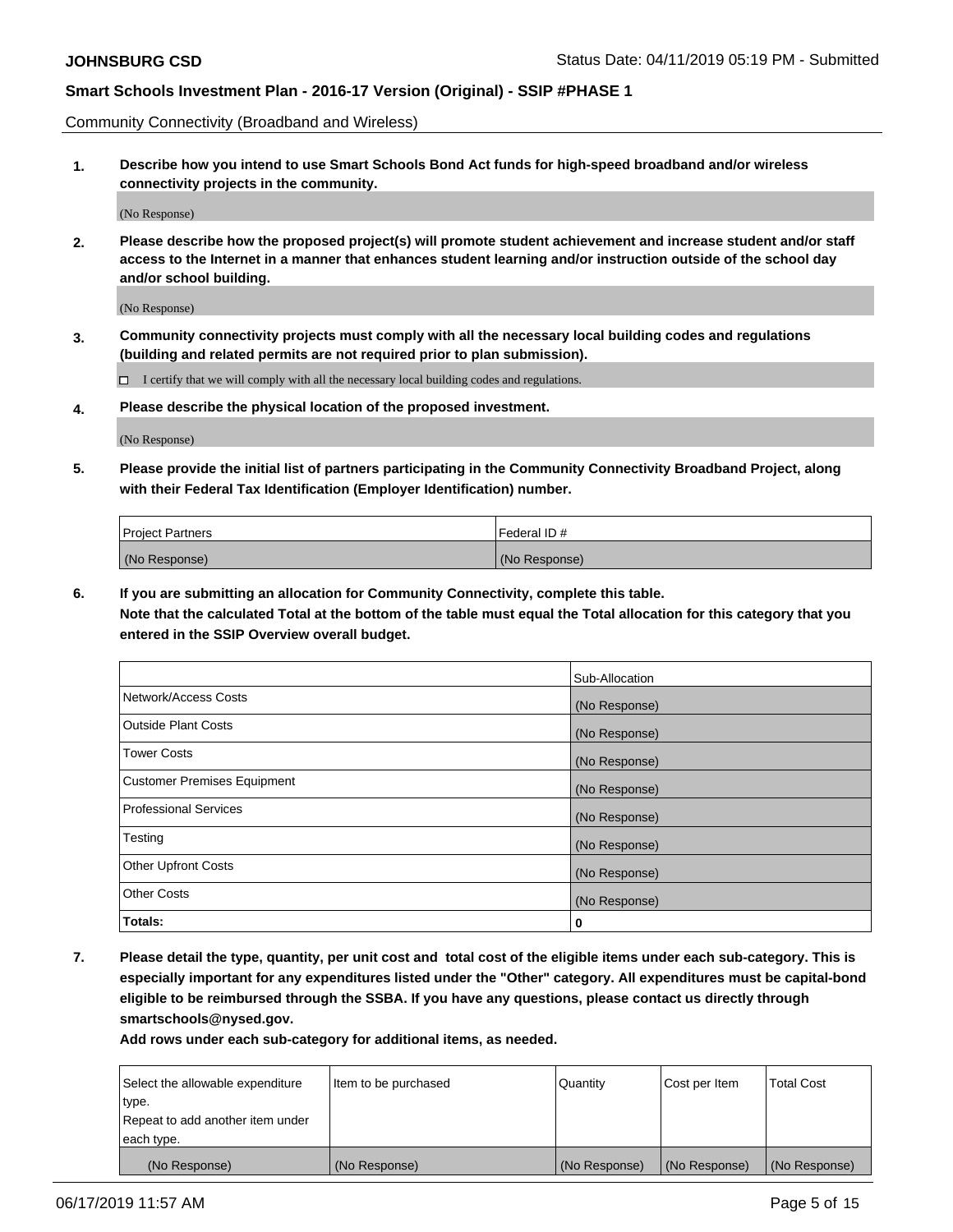### Classroom Learning Technology

**1. In order for students and faculty to receive the maximum benefit from the technology made available under the Smart Schools Bond Act, their school buildings must possess sufficient connectivity infrastructure to ensure that devices can be used during the school day. Smart Schools Investment Plans must demonstrate that sufficient infrastructure that meets the Federal Communications Commission's 100 Mbps per 1,000 students standard currently exists in the buildings where new devices will be deployed, or is a planned use of a portion of Smart Schools Bond Act funds, or is under development through another funding source. Smart Schools Bond Act funds used for technology infrastructure or classroom technology investments must increase the number of school buildings that meet or exceed the minimum speed standard of 100 Mbps per 1,000 students and staff within 12 months. This standard may be met on either a contracted 24/7 firm service or a "burstable" capability. If the standard is met under the burstable criteria, it must be:**

**1. Specifically codified in a service contract with a provider, and**

**2. Guaranteed to be available to all students and devices as needed, particularly during periods of high demand, such as computer-based testing (CBT) periods.**

**Please describe how your district already meets or is planning to meet this standard within 12 months of plan submission.**

The District currently meets the minimum requirement. We contract with NERIC for our Bandwidth.

- **1a. If a district believes that it will be impossible to meet this standard within 12 months, it may apply for a waiver of this requirement, as described on the Smart Schools website. The waiver must be filed and approved by SED prior to submitting this survey.**
	- By checking this box, you are certifying that the school district has an approved waiver of this requirement on file with the New York State Education Department.

#### **2. Connectivity Speed Calculator (Required)**

|                  | Number of<br>Students | Multiply by<br>100 Kbps | to Convert to<br>Required<br>Speed in Mb | Divide by 1000 Current Speed Expected<br>lin Mb | Speed to be<br>Attained Within   Required<br>12 Months | Expected Date<br>When<br>Speed Will be<br>Met |
|------------------|-----------------------|-------------------------|------------------------------------------|-------------------------------------------------|--------------------------------------------------------|-----------------------------------------------|
| Calculated Speed | 330                   | 33,000                  | 33                                       | 60                                              | l (No<br>Response)                                     | (No<br>Response)                              |

**3. If the district wishes to have students and staff access the Internet from wireless devices within the school building, or in close proximity to it, it must first ensure that it has a robust Wi-Fi network in place that has sufficient bandwidth to meet user demand.**

**Please describe how you have quantified this demand and how you plan to meet this demand.**

The District upgraded the wireless network in the summer of 2016. We added additional switches to enable the District's technology infrastructure to handle the additional usage that it will be taking on. This was done as a first step to enable the District to move forward with the Technology Plan.

**4. All New York State public school districts are required to complete and submit an Instructional Technology Plan survey to the New York State Education Department in compliance with Section 753 of the Education Law and per Part 100.12 of the Commissioner's Regulations.**

**Districts that include educational technology purchases as part of their Smart Schools Investment Plan must have a submitted and approved Instructional Technology Plan survey on file with the New York State Education Department.**

By checking this box, you are certifying that the school district has an approved Instructional Technology Plan survey on file with the New York State Education Department.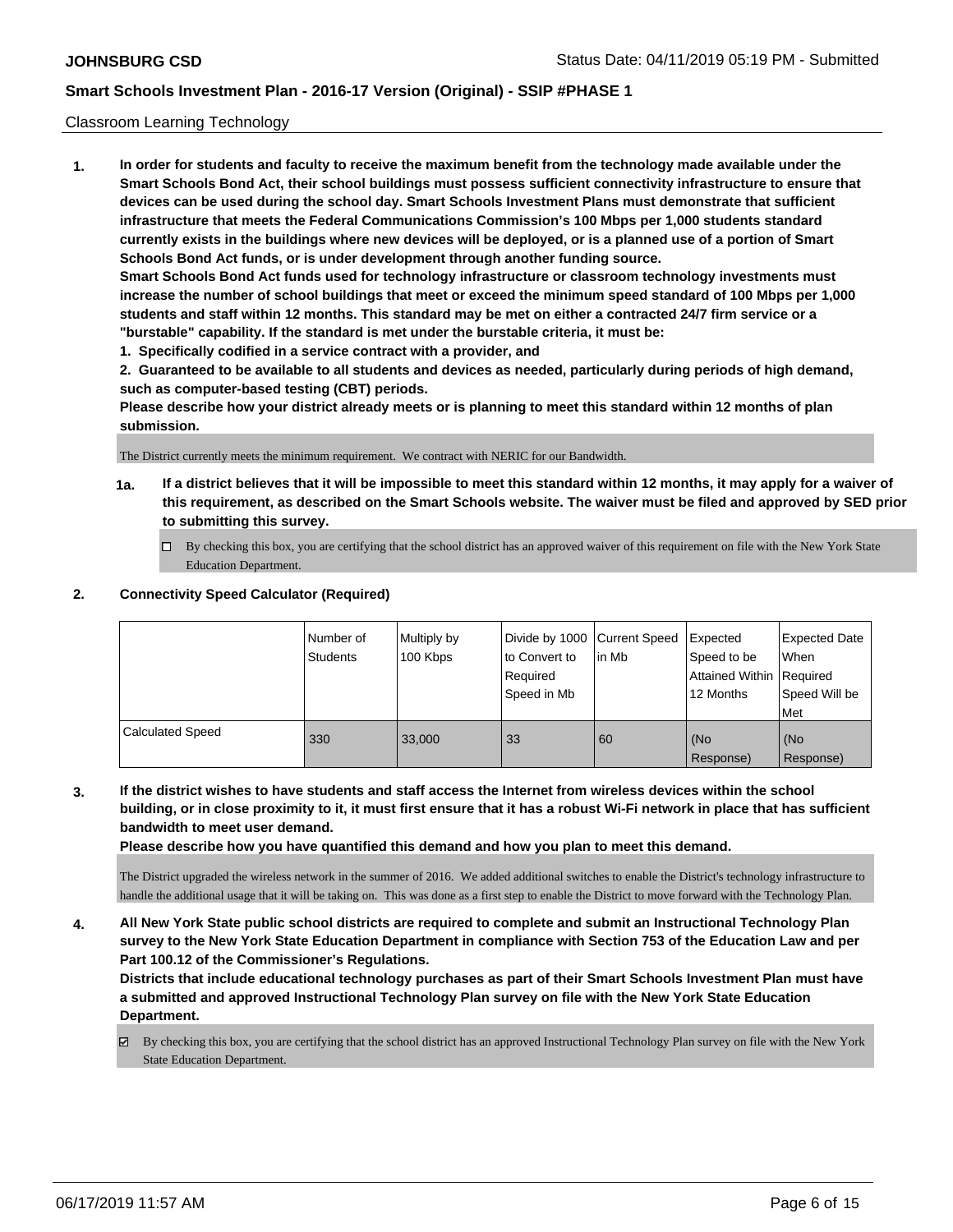### Classroom Learning Technology

**5. Describe the devices you intend to purchase and their compatibility with existing or planned platforms or systems. Specifically address the adequacy of each facility's electrical, HVAC and other infrastructure necessary to install and support the operation of the planned technology.**

The District is looking to replace its aging and failing smartboards with new Promethean Boards. This will allow the DIstrict to upgrade its classroom tools with the newest technology in teaching. In addition to the 20 Promethean Boards the District will also purchase a cart for one of the boards so that it can be moved to multiple locations within the building. The plan is also to move the Art department forward with the purchase of 3 XP-Artist16 IPS Drawing Tablet for the Art Room along with a Brother HL-L8360CDWT Color Laser Printer.

#### **6. Describe how the proposed technology purchases will:**

- **> enhance differentiated instruction;**
- **> expand student learning inside and outside the classroom;**
- **> benefit students with disabilities and English language learners; and**
- **> contribute to the reduction of other learning gaps that have been identified within the district.**

**The expectation is that districts will place a priority on addressing the needs of students who struggle to succeed in a rigorous curriculum. Responses in this section should specifically address this concern and align with the district's Instructional Technology Plan (in particular Question 2 of E. Curriculum and Instruction: "Does the district's instructional technology plan address the needs of students with disabilities to ensure equitable access to instruction, materials and assessments?" and Question 3 of the same section: "Does the district's instructional technology plan address the provision of assistive technology specifically for students with disabilities to ensure access to and participation in the general curriculum?"**

**Differentiated Instruction: The proposed purchases will allow us to implement much needed technology into our classrooms. These technology devices (Promethean Boards, drawing pads, laser printer) in the classroom will provide teachers with ways to differentiate instruction and meet the needs of every student. At the elementary art level, our goal is to introduce students to the use of drawing tablets which will open up a new world of art to all students. At the high school level, the standalone drawing tablets and color laser printer will be used to expand electronic portfolios, both in the creation of digital art and the preparation of college applications. Students will gain hands on experience with drawing software that is used at the college level and in the professional world.**

**Expand student learning inside and outside the classroom: The purchase of Promethean Boards will allow the classrooms to be updated with the use of classroom digital whiteboards which allows teachers to bring additional information into their lessons. We also have many academic programs that we use throughout the school that have portions of their leeson that is enhanced when a teacher has the capability of the use of this technology.** 

**Benefit students with disabilities: By purchasing Promethean Boards and drawing pads, classroom teachers will have the ability to create individualized lessons to meet the specific learning needs of students with disabilities.**

**Contribute to the reduction of other learning gaps that have been identified: Providing Promethean Boards will help to reduce the learning gap by allowing every student, regardless of language barriers or economic status, to have equal access to the curriculum**

## **7. Where appropriate, describe how the proposed technology purchases will enhance ongoing communication with parents and other stakeholders and help the district facilitate technology-based regional partnerships, including distance learning and other efforts.**

 The use of Promethean Boards will allow Johnsburg students the opportunity explore areas within their curriculum that would not be possible without such devices. We have used Smart Boards for the last ten years and they are starting to fail. We need to make sure our classrooms are equipped with new technology that will allow teachers and students to continue reaching new goals within the world of academics.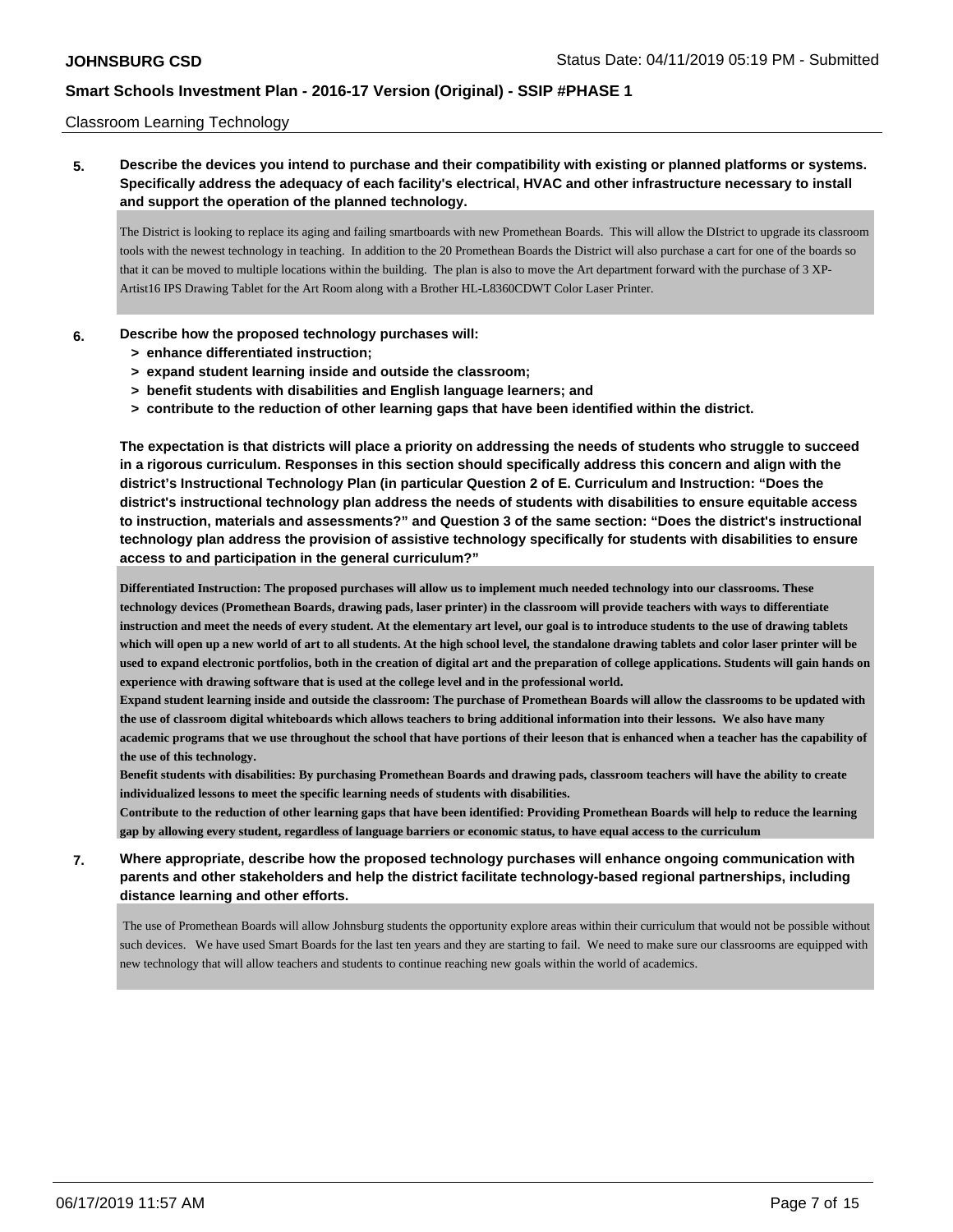#### Classroom Learning Technology

**8. Describe the district's plan to provide professional development to ensure that administrators, teachers and staff can employ the technology purchased to enhance instruction successfully.**

**Note: This response should be aligned and expanded upon in accordance with your district's response to Question 1 of F. Professional Development of your Instructional Technology Plan: "Please provide a summary of professional development offered to teachers and staff, for the time period covered by this plan, to support technology to enhance teaching and learning. Please include topics, audience and method of delivery within your summary."**

**Our Professional Development Plan in regards to technology will be ongoing as our devices and programs change. Our main plan is to insure Professional Development in the areas of Promethean Boards, Google Classroom, Drawpad, and other various hardware and software programs, as well as how to introduce and implement each of these into the classroom.**

**Specific Professional Development Introducing Promethean Boards into the classroom How can Promethean Boards change a classroom How to teach Elementary and Primary Students to type. (Typing Club) Google Classroom for students Advance Google Classroom Classroom conversations outside the Classroom**

**Above are just a few of the workshops that we are internally offering to our teachers and staff. They will also be encouraged to research and attend workshops that will directly help them with their technology needs.** 

**9. Districts must contact the SUNY/CUNY teacher preparation program that supplies the largest number of the district's new teachers to request advice on innovative uses and best practices at the intersection of pedagogy and educational technology.**

By checking this box, you certify that you have contacted the SUNY/CUNY teacher preparation program that supplies the largest number of your new teachers to request advice on these issues.

**9a. Please enter the name of the SUNY or CUNY Institution that you contacted.**

Plattsburg

**9b. Enter the primary Institution phone number.**

(518) 792-5425

**9c. Enter the name of the contact person with whom you consulted and/or will be collaborating with on innovative uses of technology and best practices.**

Dr. Stephen Danna

**10. A district whose Smart Schools Investment Plan proposes the purchase of technology devices and other hardware must account for nonpublic schools in the district.**

**Are there nonpublic schools within your school district?**

□ Yes

 $\boxtimes$  No

**11. Nonpublic Classroom Technology Loan Calculator**

**The Smart Schools Bond Act provides that any Classroom Learning Technology purchases made using Smart Schools funds shall be lent, upon request, to nonpublic schools in the district. However, no school district shall be required to loan technology in amounts greater than the total obtained and spent on technology pursuant to the Smart Schools Bond Act and the value of such loan may not exceed the total of \$250 multiplied by the nonpublic school enrollment in the base year at the time of enactment.**

**See:**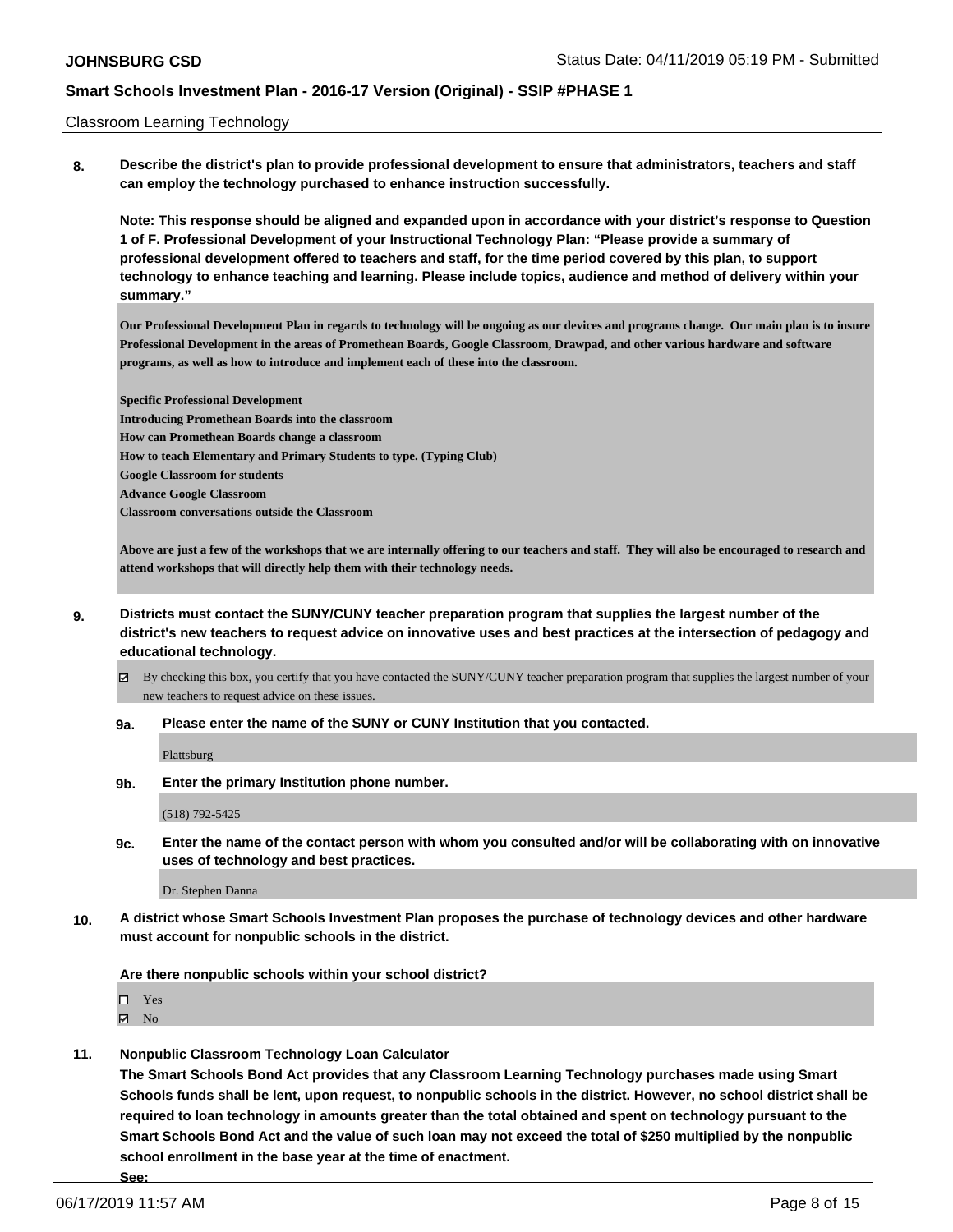Classroom Learning Technology

#### **http://www.p12.nysed.gov/mgtserv/smart\_schools/docs/Smart\_Schools\_Bond\_Act\_Guidance\_04.27.15\_Final.pdf.**

|                                       | 1. Classroom<br>Technology<br>Sub-allocation | 2. Public<br>Enrollment<br>(2014-15) | l 3. Nonpublic<br>l Enrollment<br>$(2014 - 15)$ | I4. Sum of<br>Public and<br>l Nonpublic<br>Enrollment | 15. Total Per<br>Pupil Sub-<br>lallocation                                                    | l 6. Total<br>Nonpublic Loan<br>Amount |
|---------------------------------------|----------------------------------------------|--------------------------------------|-------------------------------------------------|-------------------------------------------------------|-----------------------------------------------------------------------------------------------|----------------------------------------|
| Calculated Nonpublic Loan<br>l Amount |                                              |                                      |                                                 |                                                       | (No Response)   (No Response)   (No Response)   (No Response)   (No Response)   (No Response) |                                        |

**12. To ensure the sustainability of technology purchases made with Smart Schools funds, districts must demonstrate a long-term plan to maintain and replace technology purchases supported by Smart Schools Bond Act funds. This sustainability plan shall demonstrate a district's capacity to support recurring costs of use that are ineligible for Smart Schools Bond Act funding such as device maintenance, technical support, Internet and wireless fees, maintenance of hotspots, staff professional development, building maintenance and the replacement of incidental items. Further, such a sustainability plan shall include a long-term plan for the replacement of purchased devices and equipment at the end of their useful life with other funding sources.**

 $\boxtimes$  By checking this box, you certify that the district has a sustainability plan as described above.

**13. Districts must ensure that devices purchased with Smart Schools Bond funds will be distributed, prepared for use, maintained and supported appropriately. Districts must maintain detailed device inventories in accordance with generally accepted accounting principles.**

By checking this box, you certify that the district has a distribution and inventory management plan and system in place.

**14. If you are submitting an allocation for Classroom Learning Technology complete this table. Note that the calculated Total at the bottom of the table must equal the Total allocation for this category that you entered in the SSIP Overview overall budget.**

|                          | Sub-Allocation |
|--------------------------|----------------|
| Interactive Whiteboards  | 88,000         |
| Computer Servers         | l O            |
| <b>Desktop Computers</b> | (No Response)  |
| Laptop Computers         | (No Response)  |
| <b>Tablet Computers</b>  | 2,100          |
| <b>Other Costs</b>       | 650            |
| Totals:                  | 90,750         |

**15. Please detail the type, quantity, per unit cost and total cost of the eligible items under each sub-category. This is especially important for any expenditures listed under the "Other" category. All expenditures must be capital-bond eligible to be reimbursed through the SSBA. If you have any questions, please contact us directly through smartschools@nysed.gov.**

**Please specify in the "Item to be Purchased" field which specific expenditures and items are planned to meet the district's nonpublic loan requirement, if applicable.**

**NOTE: Wireless Access Points that will be loaned/purchased for nonpublic schools should ONLY be included in this category, not under School Connectivity, where public school districts would list them.**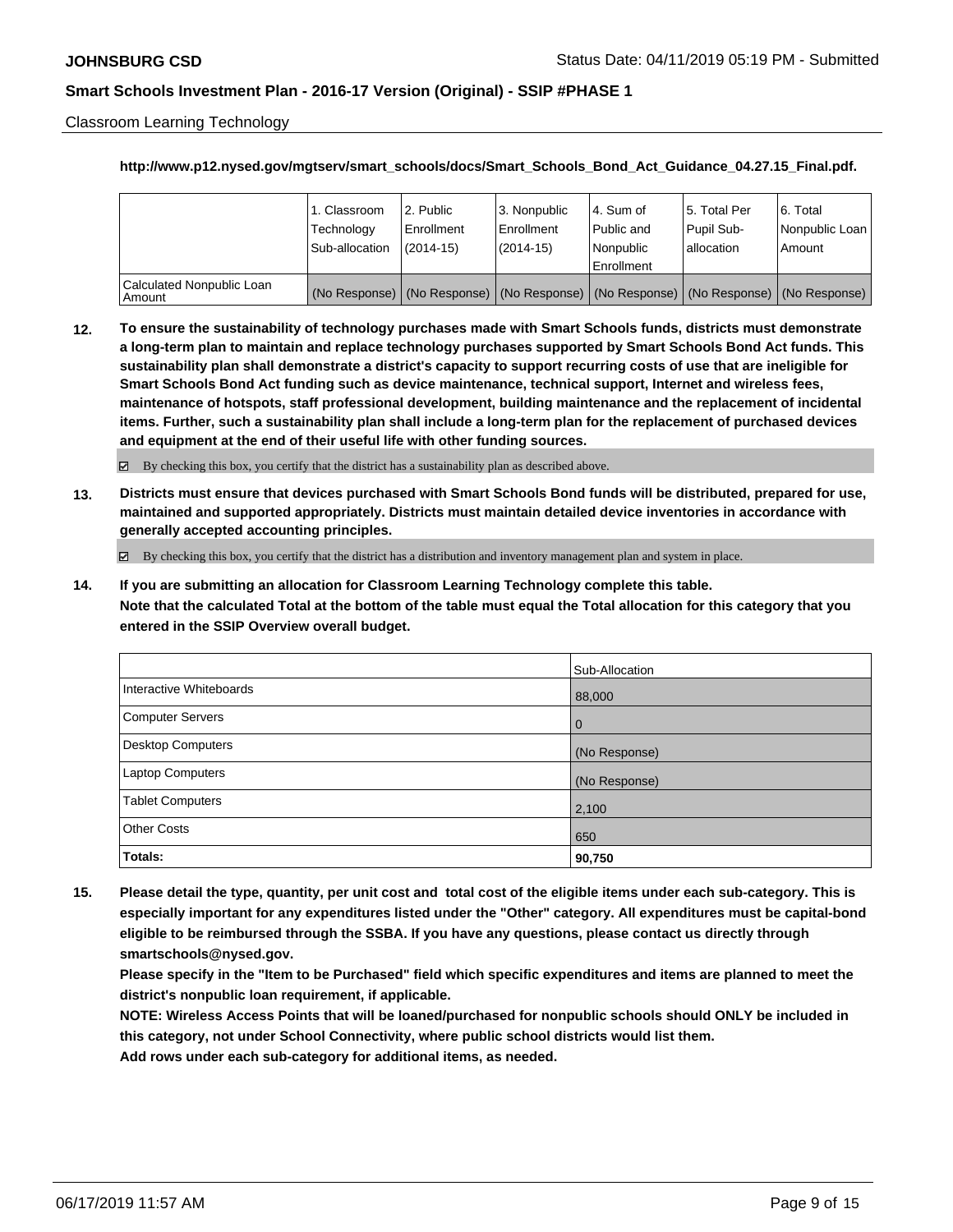Classroom Learning Technology

| Select the allowable expenditure<br>type.<br>Repeat to add another item under<br>each type. | Item to be Purchased                                                | Quantity | Cost per Item | <b>Total Cost</b> |
|---------------------------------------------------------------------------------------------|---------------------------------------------------------------------|----------|---------------|-------------------|
| Interactive Whiteboards<br><b>Tablet Computers</b>                                          | <b>Promethean ActivPanel 75</b><br>XP-Pen Artist 16 Display Drawing | 20<br>3  | 4,400<br>700  | 88,000<br>2,100   |
|                                                                                             | Tablet                                                              |          |               |                   |
| <b>Other Costs</b>                                                                          | Brother HL-L8360CDWT Color Laser<br>Printer                         |          | 650           | 650               |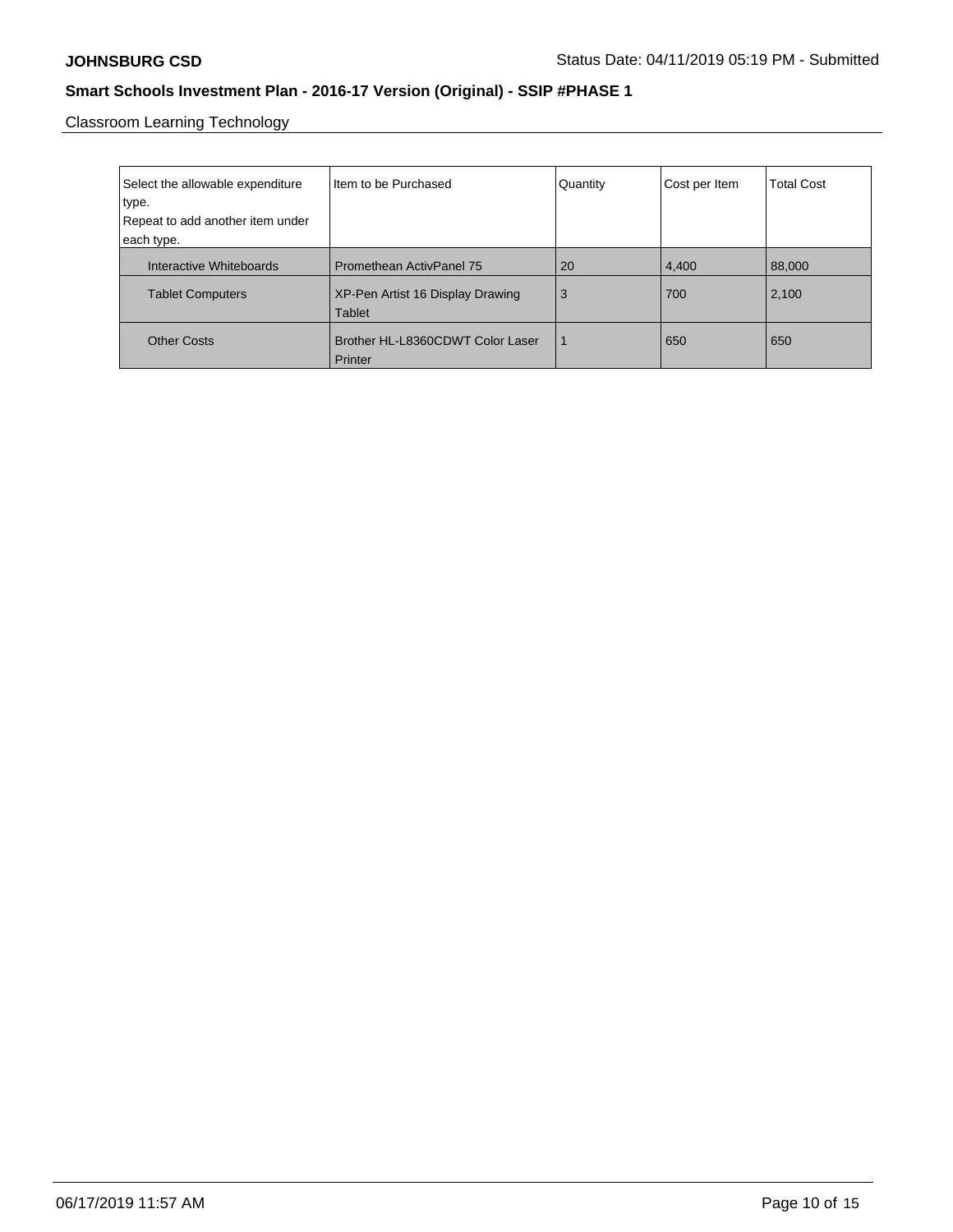#### Pre-Kindergarten Classrooms

**1. Provide information regarding how and where the district is currently serving pre-kindergarten students and justify the need for additional space with enrollment projections over 3 years.**

(No Response)

- **2. Describe the district's plan to construct, enhance or modernize education facilities to accommodate prekindergarten programs. Such plans must include:**
	- **Specific descriptions of what the district intends to do to each space;**
	- **An affirmation that pre-kindergarten classrooms will contain a minimum of 900 square feet per classroom;**
	- **The number of classrooms involved;**
	- **The approximate construction costs per classroom; and**
	- **Confirmation that the space is district-owned or has a long-term lease that exceeds the probable useful life of the improvements.**

(No Response)

**3. Smart Schools Bond Act funds may only be used for capital construction costs. Describe the type and amount of additional funds that will be required to support ineligible ongoing costs (e.g. instruction, supplies) associated with any additional pre-kindergarten classrooms that the district plans to add.**

(No Response)

**4. All plans and specifications for the erection, repair, enlargement or remodeling of school buildings in any public school district in the State must be reviewed and approved by the Commissioner. Districts that plan capital projects using their Smart Schools Bond Act funds will undergo a Preliminary Review Process by the Office of Facilities Planning.**

**Please indicate on a separate row each project number given to you by the Office of Facilities Planning.**

| Project Number |  |
|----------------|--|
| (No Response)  |  |
|                |  |

**5. If you have made an allocation for Pre-Kindergarten Classrooms, complete this table.**

**Note that the calculated Total at the bottom of the table must equal the Total allocation for this category that you entered in the SSIP Overview overall budget.**

|                                          | Sub-Allocation |
|------------------------------------------|----------------|
| Construct Pre-K Classrooms               | (No Response)  |
| Enhance/Modernize Educational Facilities | (No Response)  |
| <b>Other Costs</b>                       | (No Response)  |
| Totals:                                  | 0              |

**6. Please detail the type, quantity, per unit cost and total cost of the eligible items under each sub-category. This is especially important for any expenditures listed under the "Other" category. All expenditures must be capital-bond eligible to be reimbursed through the SSBA. If you have any questions, please contact us directly through smartschools@nysed.gov.**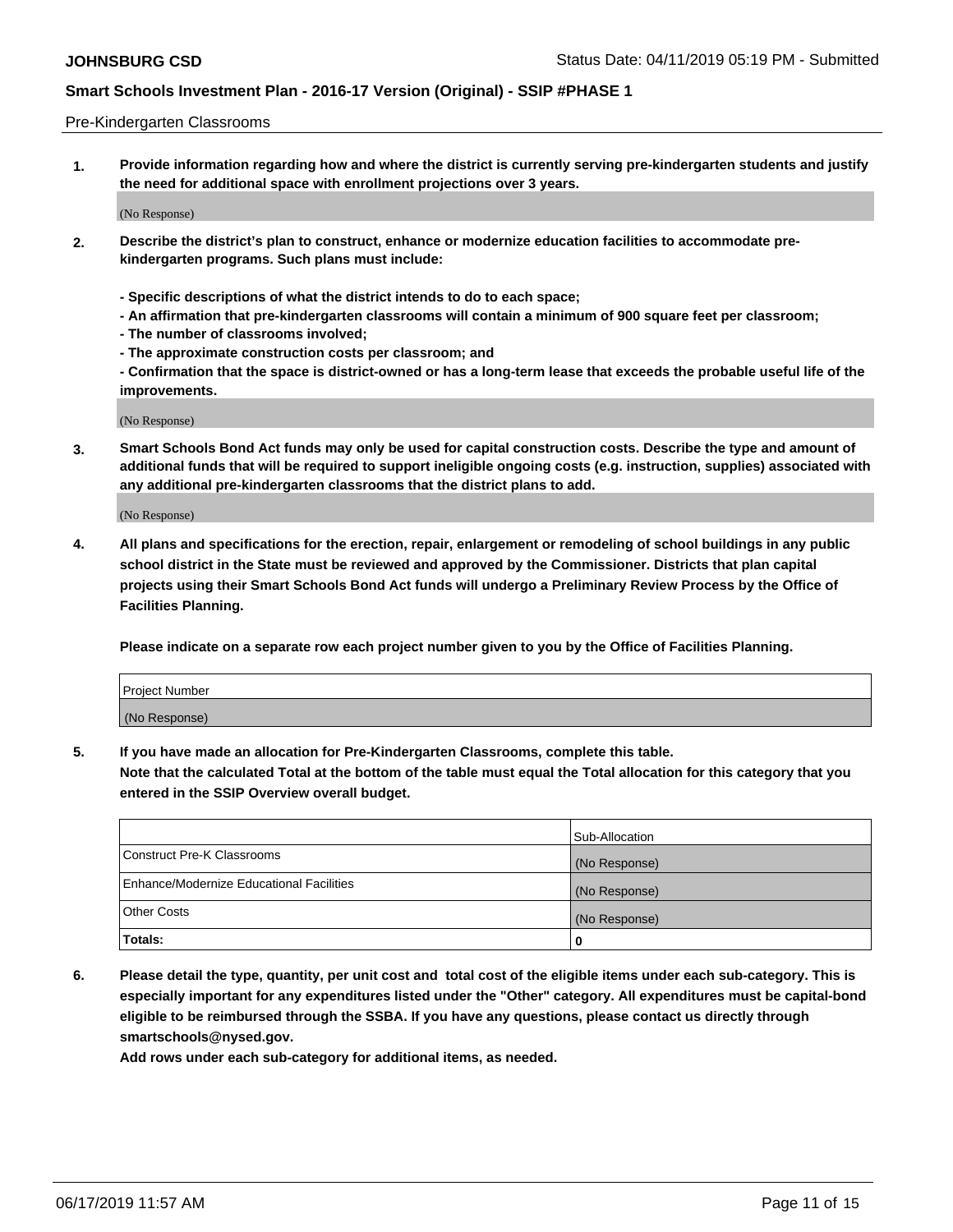Pre-Kindergarten Classrooms

| Select the allowable expenditure | Item to be purchased | Quantity      | Cost per Item | <b>Total Cost</b> |
|----------------------------------|----------------------|---------------|---------------|-------------------|
| type.                            |                      |               |               |                   |
| Repeat to add another item under |                      |               |               |                   |
| each type.                       |                      |               |               |                   |
| (No Response)                    | (No Response)        | (No Response) | (No Response) | (No Response)     |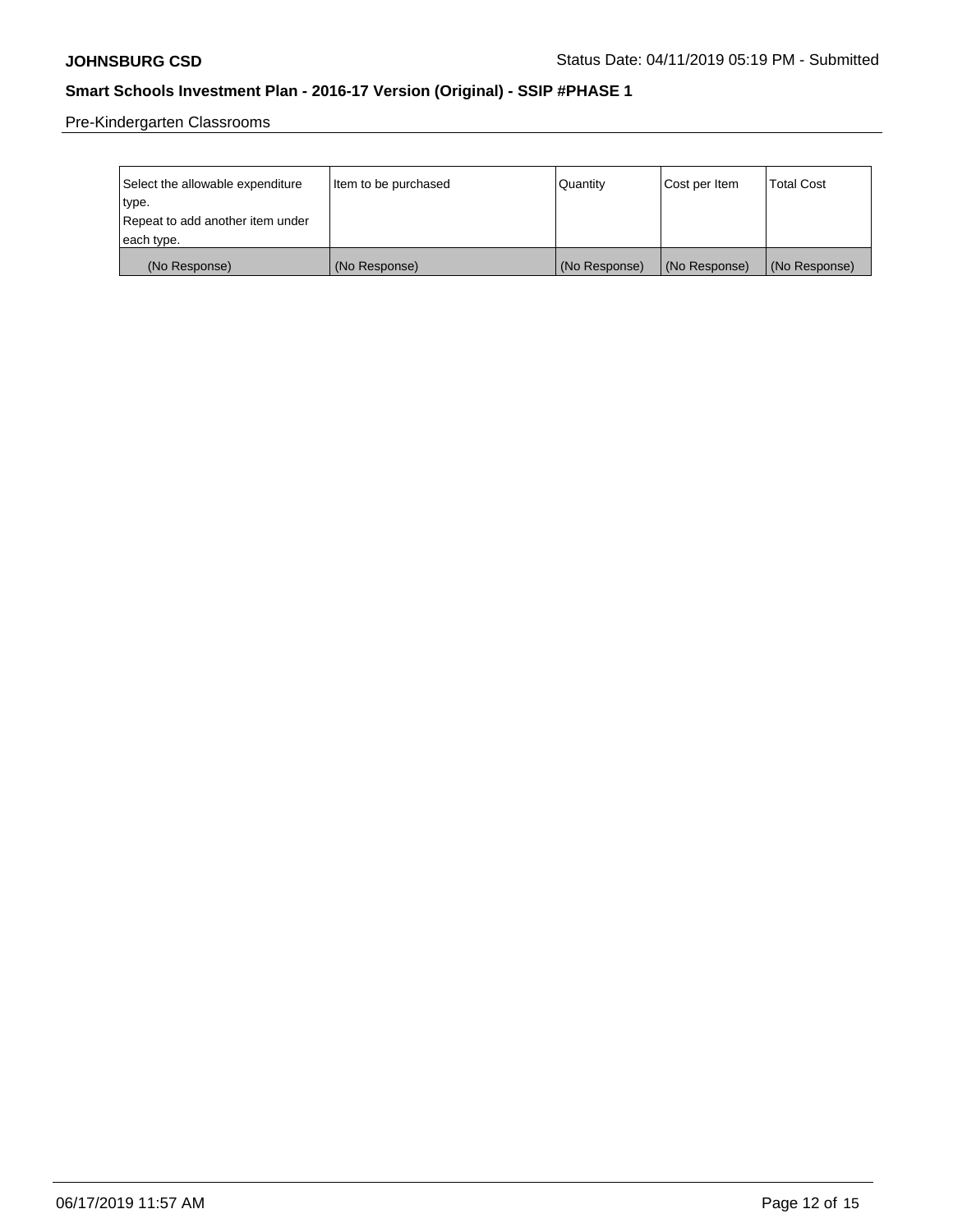Replace Transportable Classrooms

**1. Describe the district's plan to construct, enhance or modernize education facilities to provide high-quality instructional space by replacing transportable classrooms.**

(No Response)

**2. All plans and specifications for the erection, repair, enlargement or remodeling of school buildings in any public school district in the State must be reviewed and approved by the Commissioner. Districts that plan capital projects using their Smart Schools Bond Act funds will undergo a Preliminary Review Process by the Office of Facilities Planning.**

**Please indicate on a separate row each project number given to you by the Office of Facilities Planning.**

| Project Number |  |
|----------------|--|
|                |  |
|                |  |
|                |  |
|                |  |
| (No Response)  |  |
|                |  |
|                |  |
|                |  |

**3. For large projects that seek to blend Smart Schools Bond Act dollars with other funds, please note that Smart Schools Bond Act funds can be allocated on a pro rata basis depending on the number of new classrooms built that directly replace transportable classroom units.**

**If a district seeks to blend Smart Schools Bond Act dollars with other funds describe below what other funds are being used and what portion of the money will be Smart Schools Bond Act funds.**

(No Response)

**4. If you have made an allocation for Replace Transportable Classrooms, complete this table. Note that the calculated Total at the bottom of the table must equal the Total allocation for this category that you entered in the SSIP Overview overall budget.**

|                                                | Sub-Allocation |
|------------------------------------------------|----------------|
| Construct New Instructional Space              | (No Response)  |
| Enhance/Modernize Existing Instructional Space | (No Response)  |
| <b>Other Costs</b>                             | (No Response)  |
| Totals:                                        | 0              |

**5. Please detail the type, quantity, per unit cost and total cost of the eligible items under each sub-category. This is especially important for any expenditures listed under the "Other" category. All expenditures must be capital-bond eligible to be reimbursed through the SSBA. If you have any questions, please contact us directly through smartschools@nysed.gov.**

| Select the allowable expenditure | Item to be purchased | l Quantitv    | Cost per Item | <b>Total Cost</b> |
|----------------------------------|----------------------|---------------|---------------|-------------------|
| type.                            |                      |               |               |                   |
| Repeat to add another item under |                      |               |               |                   |
| each type.                       |                      |               |               |                   |
| (No Response)                    | (No Response)        | (No Response) | (No Response) | (No Response)     |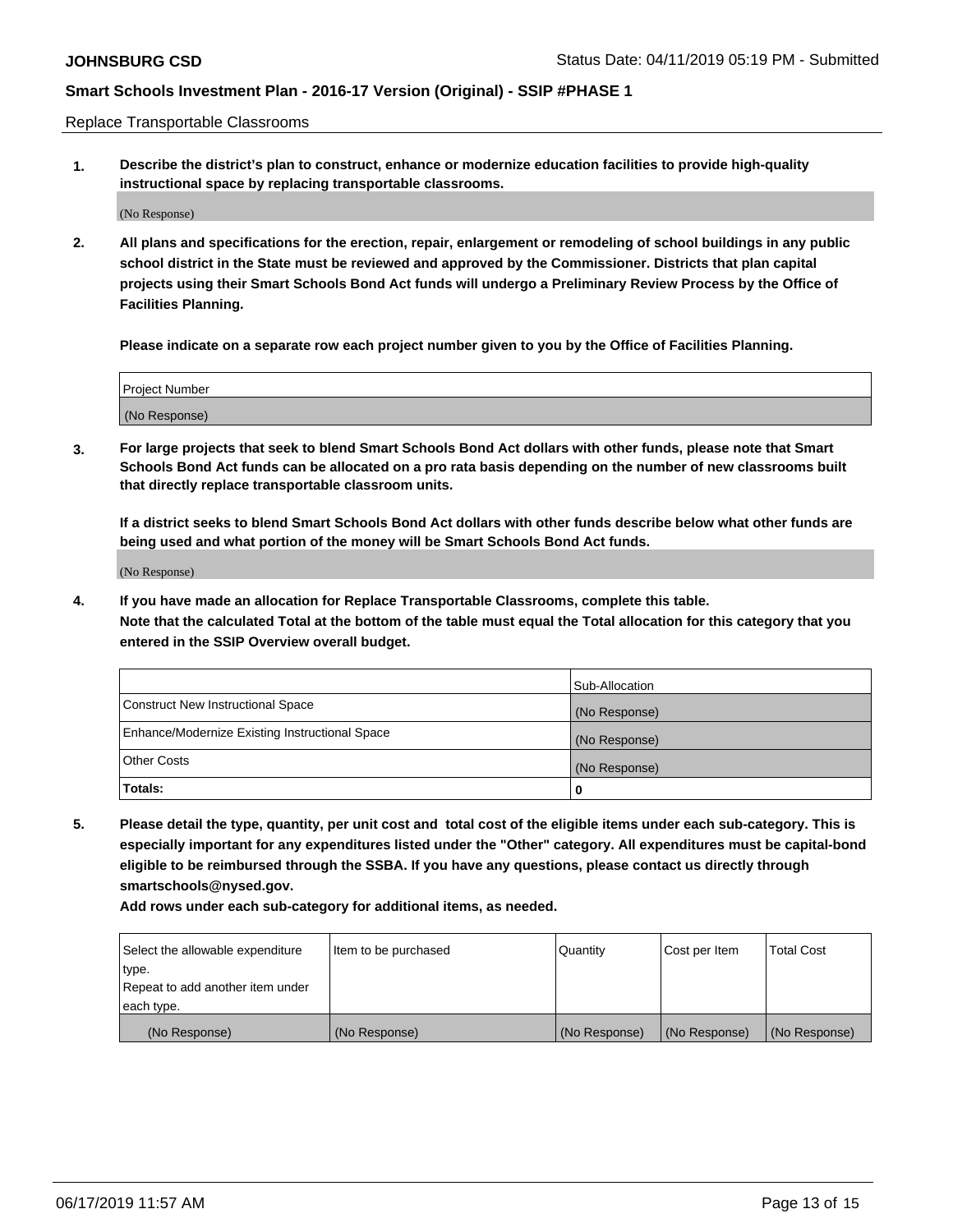High-Tech Security Features

**1. Describe how you intend to use Smart Schools Bond Act funds to install high-tech security features in school buildings and on school campuses.**

(No Response)

**2. All plans and specifications for the erection, repair, enlargement or remodeling of school buildings in any public school district in the State must be reviewed and approved by the Commissioner. Districts that plan capital projects using their Smart Schools Bond Act funds will undergo a Preliminary Review Process by the Office of Facilities Planning.** 

**Please indicate on a separate row each project number given to you by the Office of Facilities Planning.**

| <b>Project Number</b> |  |
|-----------------------|--|
| (No Response)         |  |

- **3. Was your project deemed eligible for streamlined Review?**
	- Yes
	- $\square$  No
- **4. Include the name and license number of the architect or engineer of record.**

| <b>Name</b>   | License Number |
|---------------|----------------|
| (No Response) | (No Response)  |

**5. If you have made an allocation for High-Tech Security Features, complete this table.**

**Note that the calculated Total at the bottom of the table must equal the Total allocation for this category that you entered in the SSIP Overview overall budget.**

|                                                      | Sub-Allocation |
|------------------------------------------------------|----------------|
| Capital-Intensive Security Project (Standard Review) | (No Response)  |
| <b>Electronic Security System</b>                    | (No Response)  |
| <b>Entry Control System</b>                          | (No Response)  |
| Approved Door Hardening Project                      | (No Response)  |
| <b>Other Costs</b>                                   | (No Response)  |
| Totals:                                              | 0              |

**6. Please detail the type, quantity, per unit cost and total cost of the eligible items under each sub-category. This is especially important for any expenditures listed under the "Other" category. All expenditures must be capital-bond eligible to be reimbursed through the SSBA. If you have any questions, please contact us directly through smartschools@nysed.gov.**

| Select the allowable expenditure | Item to be purchased | <b>Quantity</b> | Cost per Item | Total Cost    |
|----------------------------------|----------------------|-----------------|---------------|---------------|
| type.                            |                      |                 |               |               |
| Repeat to add another item under |                      |                 |               |               |
| each type.                       |                      |                 |               |               |
| (No Response)                    | (No Response)        | (No Response)   | (No Response) | (No Response) |